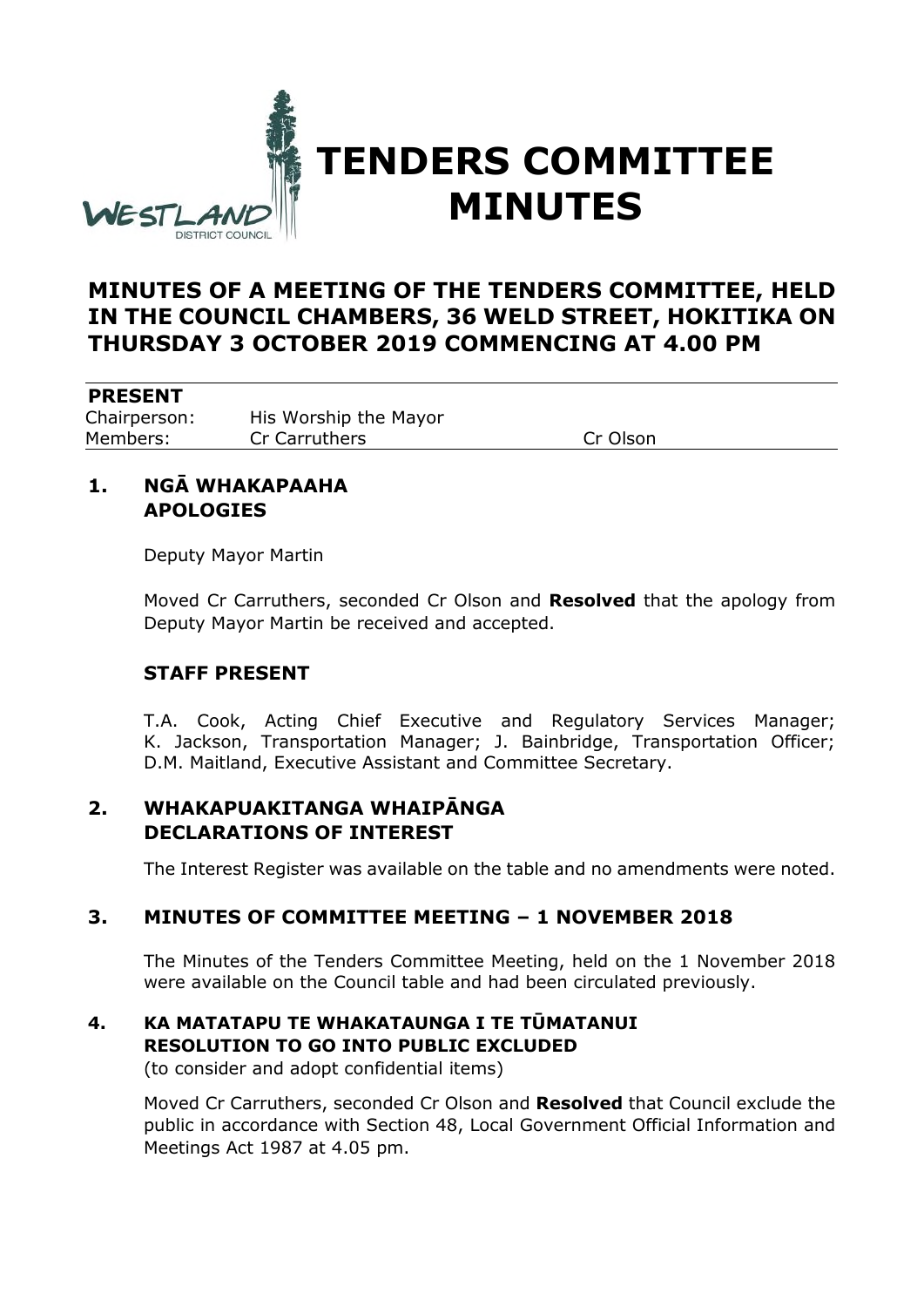The general subject of the matters to be considered while the public are excluded, the reason for passing this resolution in relation to each matter and the specific grounds under Section 48(1) of the Local Government Official Information and Meetings Act 1987 for the passing of the resolution are as follows:

| <b>Item</b><br>No. | <b>General subject</b><br>of each matter<br>to be considered                                                                        | for <b>s</b><br><b>Reason</b><br><b>passing</b><br>resolution<br>relation to each<br>matter | Ground(s) under Section<br>this $48(1)$ for the passing of this<br>in resolution                                                                                                                                                               |
|--------------------|-------------------------------------------------------------------------------------------------------------------------------------|---------------------------------------------------------------------------------------------|------------------------------------------------------------------------------------------------------------------------------------------------------------------------------------------------------------------------------------------------|
| 1.                 | Confidential<br>Minutes -<br>$\mathbf{1}$<br>November 2018                                                                          | Good reasons to<br>withhold<br>exist<br>under Section 7                                     | That the public conduct of the<br>relevant<br>part of<br>the<br>proceedings of the meeting<br>would be likely to result in the<br>disclosure of information for<br>which good reason<br><b>or</b><br>withholding exists.<br>Section $48(1)(a)$ |
| 2.                 | Report to<br>Committee -<br>Tender<br>Recommendation<br>for 19/20/05 Fox<br><b>River Landfill</b><br><b>Rock Protection</b><br>Work | Good reasons to<br>withhold<br>exist<br>under Section 7                                     | That the public conduct of the<br>relevant<br>part of<br>the<br>proceedings of the meeting<br>would be likely to result in the<br>disclosure of information for<br>which good reason<br>or<br>withholding exists.<br>Section $48(1)(a)$        |

This resolution is made in reliance on sections 48(1)(a) of the Local Government Official Information and Meetings Act 1987 and the particular interests or interests protected by section 7 of that Act, which would be prejudiced by the holding of the relevant part of the proceedings of the meeting in public are as follows:

| No. | <b>Item Interest</b>                                                                                                                                          |
|-----|---------------------------------------------------------------------------------------------------------------------------------------------------------------|
| 1.  | Would be likely unreasonably to prejudice the commercial position of<br>the person who supplied or who is the subject of the information<br>(Section 7(2)(b)) |
| 2.  | Would be likely unreasonably to prejudice the commercial position of<br>the person who supplied or who is the subject of the information<br>(Section 7(2)(b)) |